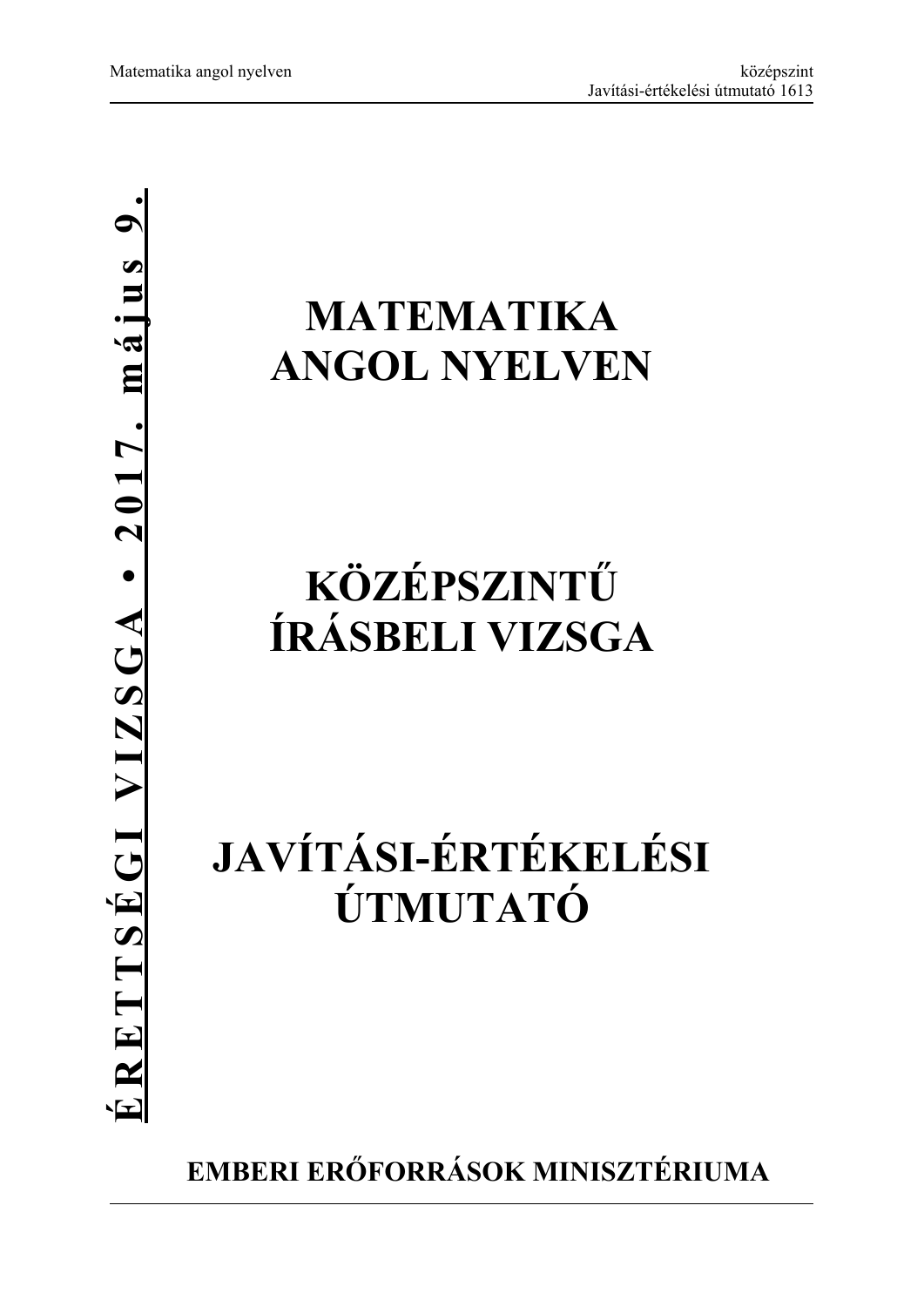## **Instructions to examiners**

#### **Formal requirements:**

- 1. Mark the paper **legibly, in ink, different in colour** from that used by the candidate.
- 2. The first of the rectangles next to each problem shows the maximum attainable score on that problem. The **score** given by the examiner is to be entered **into the rectangle** next to this.
- 3. **If the solution is perfect,** enter maximum score and, with a checkmark, indicate that you have seen each item leading to the solution and consider them correct.
- 4. If the solution is incomplete or incorrect, please **mark the error** and also indicate the individual **partial scores**. It is also acceptable to indicate the points lost by the candidate if it makes grading the paper easier. After correcting the paper, it must be clear about every part of the solution whether that part is correct, incorrect or unnecessary.
- 5. Please, **use the following symbols** when correcting the paper:
	- correct calculation: *checkmark*
	- principal error: *double underline*
	- calculation error or other, not principal, error: *single underline*
	- correct calculation with erroneous initial data: *dashed checkmark or crossed checkmark*
	- incomplete reasoning, incomplete list, or other missing part: *missing part symbol*
	- unintelligible part: *question mark* and/or *wave*
- 6. Do not assess anything written **in pencil**, except for diagrams

#### **Assessment of content:**

- 1. The answer key may contain more than one solution for some of the problems. If the **solution given by the candidate is different**, allocate the points by identifying parts of the solution equivalent to those given in the answer key.
- 2. Subtotals may be **further divided, unless stated otherwise in the answer key**. However, scores awarded must always be whole numbers.
- 3. If there is a **calculation error** or inaccuracy in the solution, take points off only for the part where the error occurs. If the reasoning remains correct and the error is carried forward while the nature of the problem remains unchanged, points for the rest of the solution must be awarded.
- 4. **In case of a principal error,** no points should be awarded at all for that section of the solution, not even for steps that are formally correct. (These logical sections of the solutions are separated by double lines in the answer key.) However, if the erroneous information obtained through principal error is carried forward to the next section or the next part of the problem, and it is used there correctly, the maximum score is due for that part, provided that the error has not changed the nature of the task to be completed.
- 5. Where the answer key shows a **unit** or a **remark** in brackets, the solution should be considered complete without that unit or remark as well.

<sup>1613</sup> írásbeli vizsga 2 / 14 2017. május 9.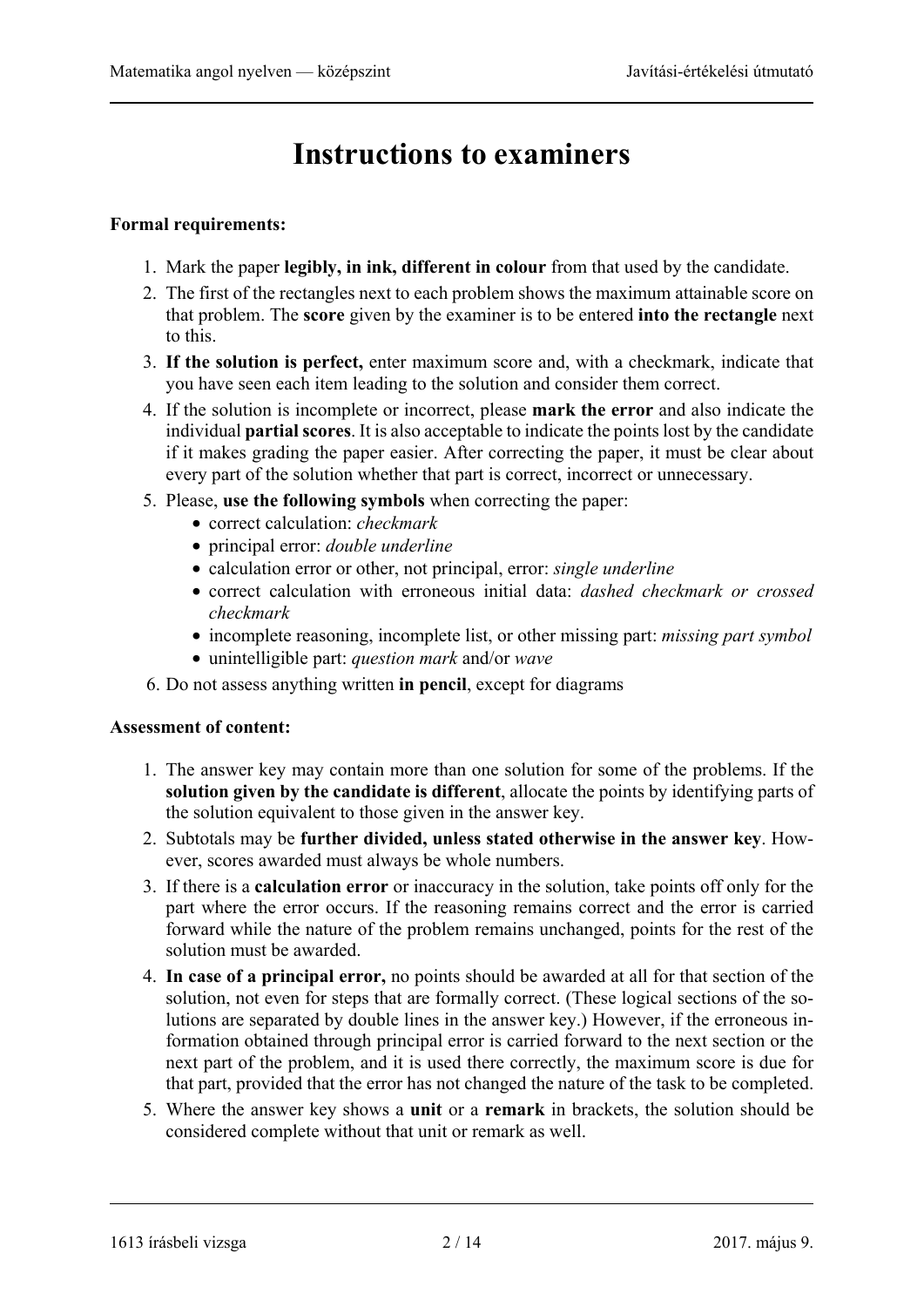j.  $\overline{\phantom{a}}$ 

 $\bigg)$  $\mathsf{I}$  $\mathsf{I}$  $\overline{\mathcal{L}}$ 

 $\sqrt{ }$ *k n* ),

- 6. If there are more than one different approach to a problem, **assess only the one indicated by the candidate**. Please, mark clearly which attempt was assessed.
- 7. **Do not give extra points** (i.e. more than the score due for the problem or part of problem).
- 8. The score given for the solution of a problem, or part of a problem, **may never be negative**.
- 9. **Do not take points off** for steps or calculations that contain errors but are not actually used by the candidate in the solution of the problem.
- 10. **The use of calculators** in the reasoning behind a particular solution **may be accepted without further mathematical explanation in case of the following operations**:

addition, subtraction, multiplication, division, calculating powers and roots, *n*!,

replacing the tables found in the 4-digit Data Booklet (sin, cos, tan, log, and their inverse functions), approximate values of the numbers  $\pi$  and  $e$ , finding the solutions of the standard quadratic equation. No further explanation is needed when the calculator is used to find the mean and the standard deviation, as long as the text of the question does not explicitly require the candidate to show detailed work. **In any other cases, results obtained through the use of a calculator are considered as unexplained and points for such results will not be awarded.**

- 11. Using **diagrams** to justify a solution (e.g. reading data off diagrams by way of direct measurement) is unacceptable.
- 12. **Probabilities** may also be given in percentage form (unless stated otherwise in the text of the problem).
- 13. If the text of the problem does not instruct the candidate to round their solution in a particular way, any solution **rounded reasonably and correctly** is acceptable even if it is different from the one given in the answer key.
- 14. **Assess only two out of the three problems in part B of Paper II.** The candidate was requested to indicate in the appropriate square the number of the problem not to be assessed and counted towards their total score. Should there be a solution to that problem, it does not need to be marked. However, if the candidate did not make a selection and neither is their choice clear from the paper, assume automatically that it is the last problem in the examination paper that is not to be assessed.

1613 írásbeli vizsga 3 / 14 2017. május 9.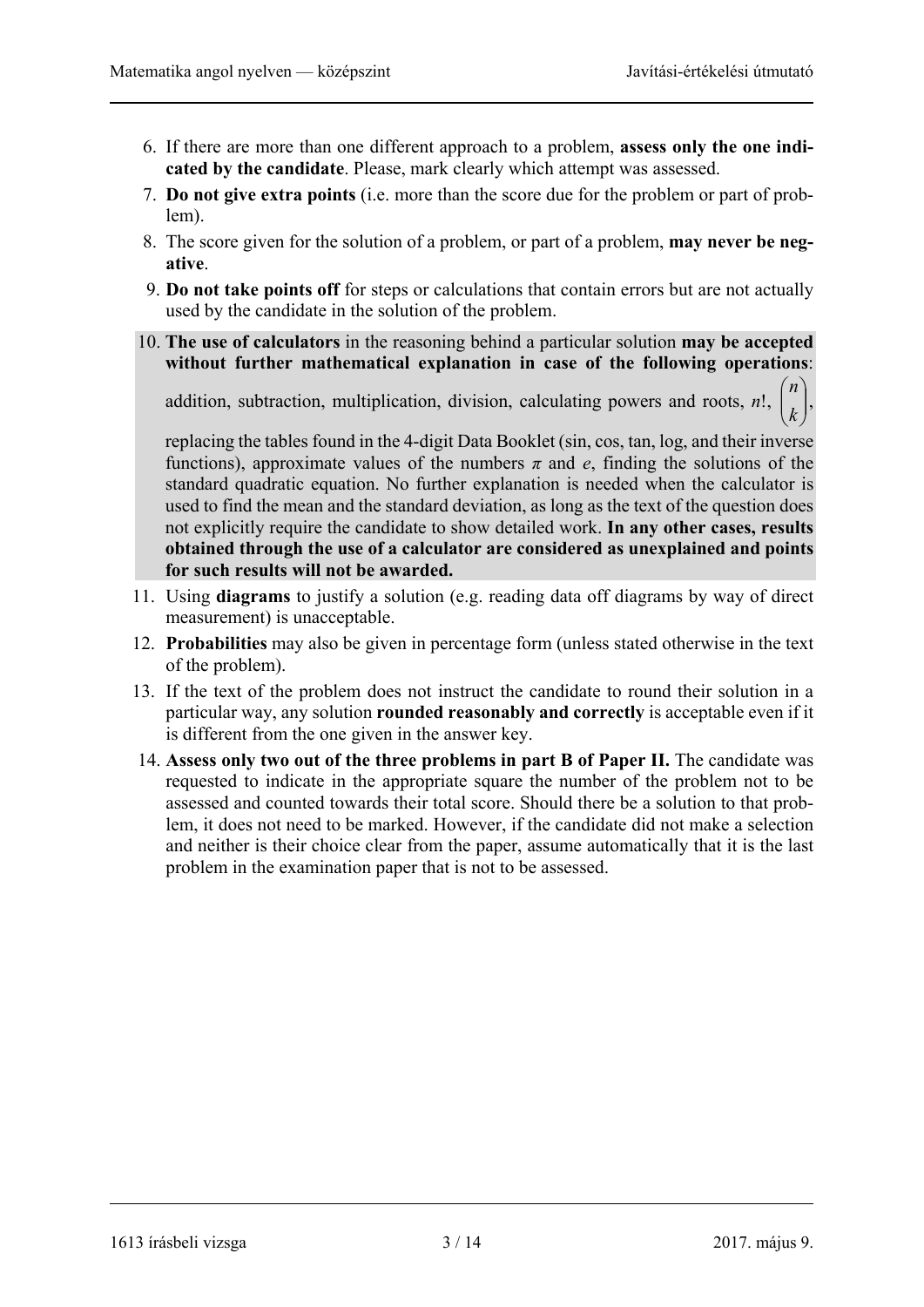### **I.**

| $x_1 = -2$ | 1 point  |  |
|------------|----------|--|
| $x_2=0$    | 1 point  |  |
| Total:     | 2 points |  |

| $(23 + 19 - 29) = 13$ students would attend both festi-<br>vals. | 2 points |  |
|------------------------------------------------------------------|----------|--|
| Total:                                                           | 2 points |  |

| $\sim$<br>◡. |                    |
|--------------|--------------------|
| 10111        | 2 points           |
|              | Total:<br>2 points |

| The number of handshakes recorded is              |                      | 1 point   These 2 points are also |
|---------------------------------------------------|----------------------|-----------------------------------|
| $2+3+4+3+2$ .                                     |                      | due for the correct               |
| However, every actual handshake was counted twice | $1$ point $ graph$ . |                                   |
| here.                                             |                      |                                   |
| So, the total number of handshakes is 7.          | 1 point              |                                   |
| <b>Total:</b>                                     | 3 points             |                                   |

| $\bm{\cup}$ |          |  |
|-------------|----------|--|
| $x = 16$    | 2 points |  |
| Total:      | 2 points |  |

| 6.      |          |  |
|---------|----------|--|
| $x = -$ | 2 points |  |
| Total:  | 2 points |  |

| -               |                                    |  |
|-----------------|------------------------------------|--|
| $\sqrt{ }$<br>╰ | $\sim$<br>points<br>$\overline{ }$ |  |
| Total:          | 2 points                           |  |

*Note: Award 1 point only if the candidate also marks an incorrect answer besides the correct one.* 

<sup>1613</sup> írásbeli vizsga 4 / 14 2017. május 9.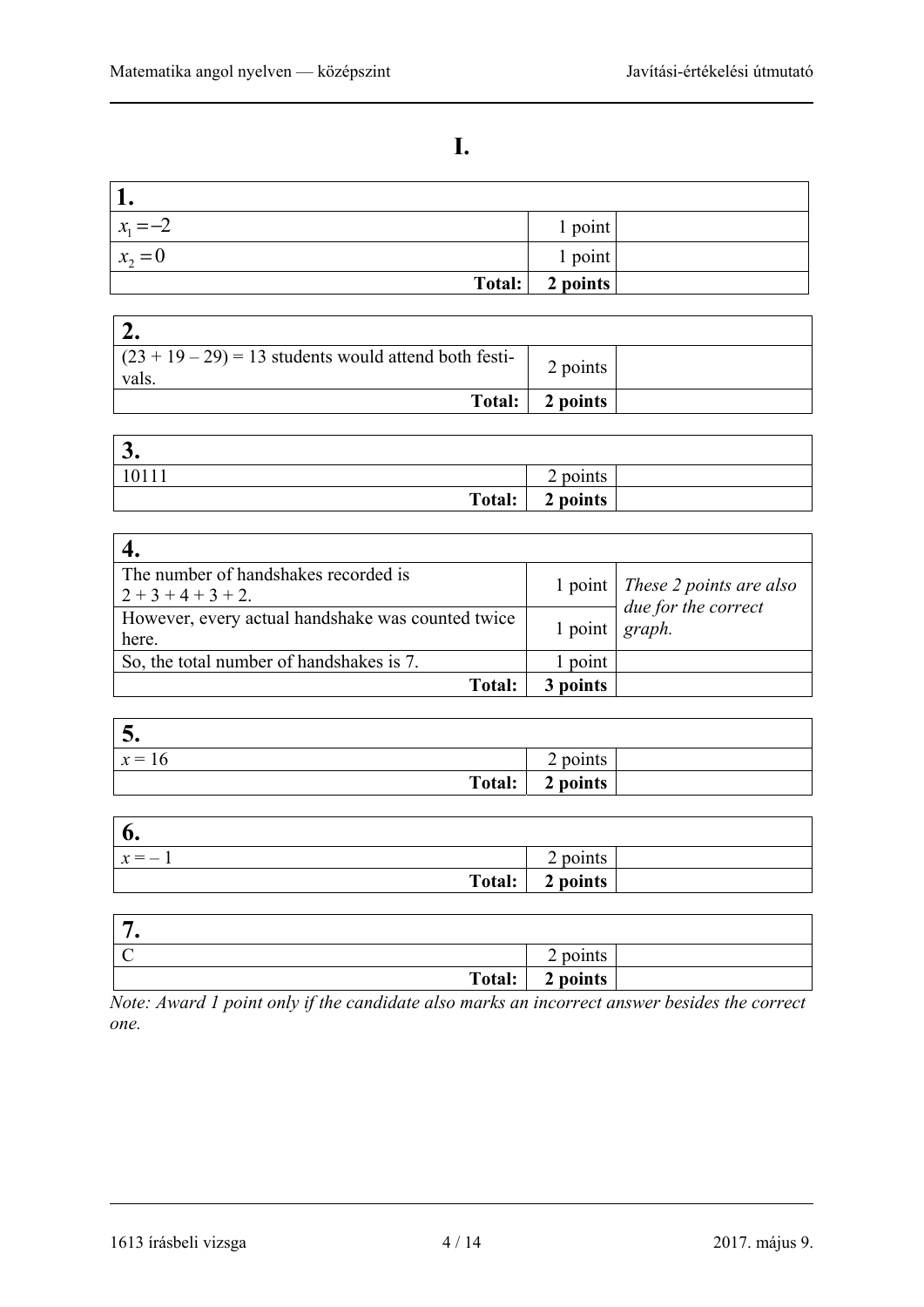| The base of the prism is a regular triangle the area of                                  |          |  |
|------------------------------------------------------------------------------------------|----------|--|
| which is $\frac{4^2 \cdot \sqrt{3}}{4}$ (= 4. $\sqrt{3} \approx 6.93$ cm <sup>2</sup> ). | 2 points |  |
| The volume of the prism is $4 \cdot 4 \cdot \sqrt{3} \approx$                            | 1 point  |  |
| $\approx$ 27.7 cm <sup>3</sup> .                                                         | point    |  |
| <b>Total:</b>                                                                            | points   |  |

| Q            |          |  |
|--------------|----------|--|
| $x \ge -1.6$ | 2 points |  |
| Total:       | 2 points |  |

| <b>10.</b>                        |          |                                                                                                                                     |
|-----------------------------------|----------|-------------------------------------------------------------------------------------------------------------------------------------|
| A: true<br>B: false<br>$C$ : true |          | Award 1 point for two<br>2 points $\begin{bmatrix} correct \ answers, \\ 0 \ points \ for \ one \ correct \end{bmatrix}$<br>answer. |
| Total:                            | 2 points |                                                                                                                                     |

| <b>11.</b>                                  |          |  |
|---------------------------------------------|----------|--|
| $A \cap B \cap C = \{d; e; f\}$             | 2 points |  |
| $\mid (A \cup B) \setminus C = \{a; b; h\}$ | 2 points |  |
| Total:                                      | 4 points |  |

| 12.                                                                                                  |         |  |
|------------------------------------------------------------------------------------------------------|---------|--|
| On throwing 2 dice simultaneously, the number of<br>possible outcomes is 36 (total number of cases). | 1 point |  |
| There is only one way for the product to be $9(3.3)$ .                                               | l point |  |
| The probability is $\frac{1}{36} (= 0.027)$ .                                                        | 1 point |  |
| <b>Total:</b>                                                                                        | points  |  |

1613 írásbeli vizsga 5 / 14 2017. május 9.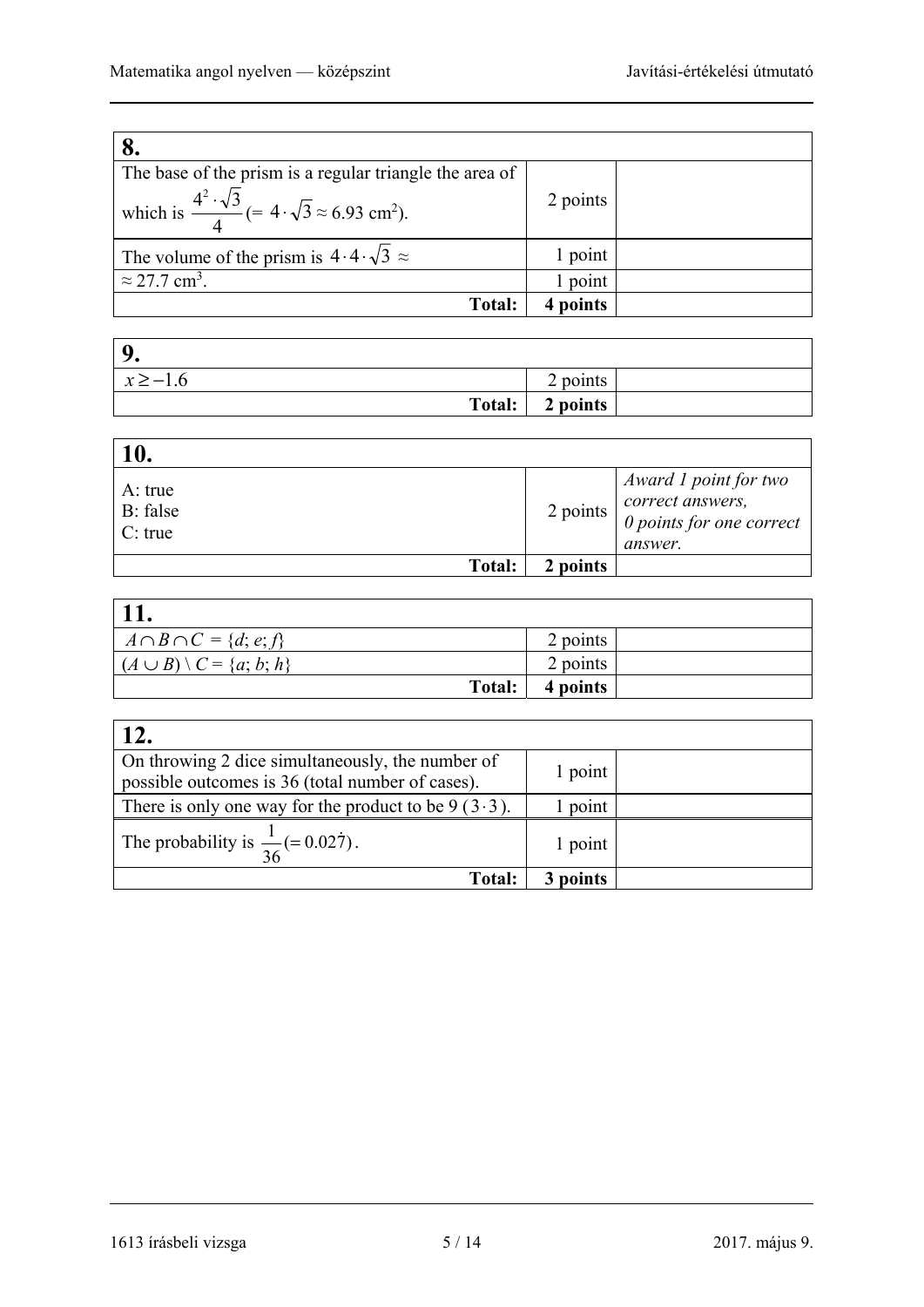## **II. A**

| $(13. a)$ Solution 1                                          |                 |                                                                             |
|---------------------------------------------------------------|-----------------|-----------------------------------------------------------------------------|
| From the first equation $y = 1 - 3x$ ,                        |                 | 1 point $\begin{cases}$ From the second equation $x = 12 - 2y. \end{cases}$ |
| substitute it into the second equation:<br>$x + 2 - 6x = 12.$ |                 | 1 point $36 - 6y + y = 1$                                                   |
| $x = -2$ ,                                                    | 1 point         |                                                                             |
| and $y = 7$ .                                                 | point           |                                                                             |
| Check (e.g. substituting into both equations).                | point           |                                                                             |
|                                                               | Total: 5 points |                                                                             |

| $(13. a)$ Solution 2                                                       |          |                                                                                            |
|----------------------------------------------------------------------------|----------|--------------------------------------------------------------------------------------------|
| Subtract the second equation from the double of the<br>first: $5x = -10$ . | 2 points | Multiply the second equa-<br>tion by 3 and subtract it<br>from the first:<br>$-5y = -35$ . |
| $x = -2$                                                                   | point    |                                                                                            |
| and $y = 7$ .                                                              | point    |                                                                                            |
| Check (e.g. substituting into both equations).                             | point    |                                                                                            |
| Total:                                                                     | 5 points |                                                                                            |

| 13. b)                                                           |          |  |
|------------------------------------------------------------------|----------|--|
| $2 \cdot 5^x + 3 \cdot 5 \cdot 5^x = 425$                        | 1 point  |  |
| Combine the like terms: $17 \cdot 5^x = 425$ ,                   | 1 point  |  |
| $5^x = 25$ .                                                     | point    |  |
| (As the exponential function is a one-to-one mapping)<br>$x=2$ . | 1 point  |  |
| Check by substitution or reference to equivalent steps.          | point    |  |
| Total:                                                           | 5 points |  |

| 14. $a)$                                                         |             |    |
|------------------------------------------------------------------|-------------|----|
| The graph is a transformation of the absolute<br>value function, | 1 point     | 6. |
| its minimum at $x = 4$ is 0,                                     | 1 point     |    |
| and it is restricted to the given domain.                        | 1 point     |    |
| <b>Total:</b>                                                    | points<br>3 |    |

1613 írásbeli vizsga 6 / 14 2017. május 9.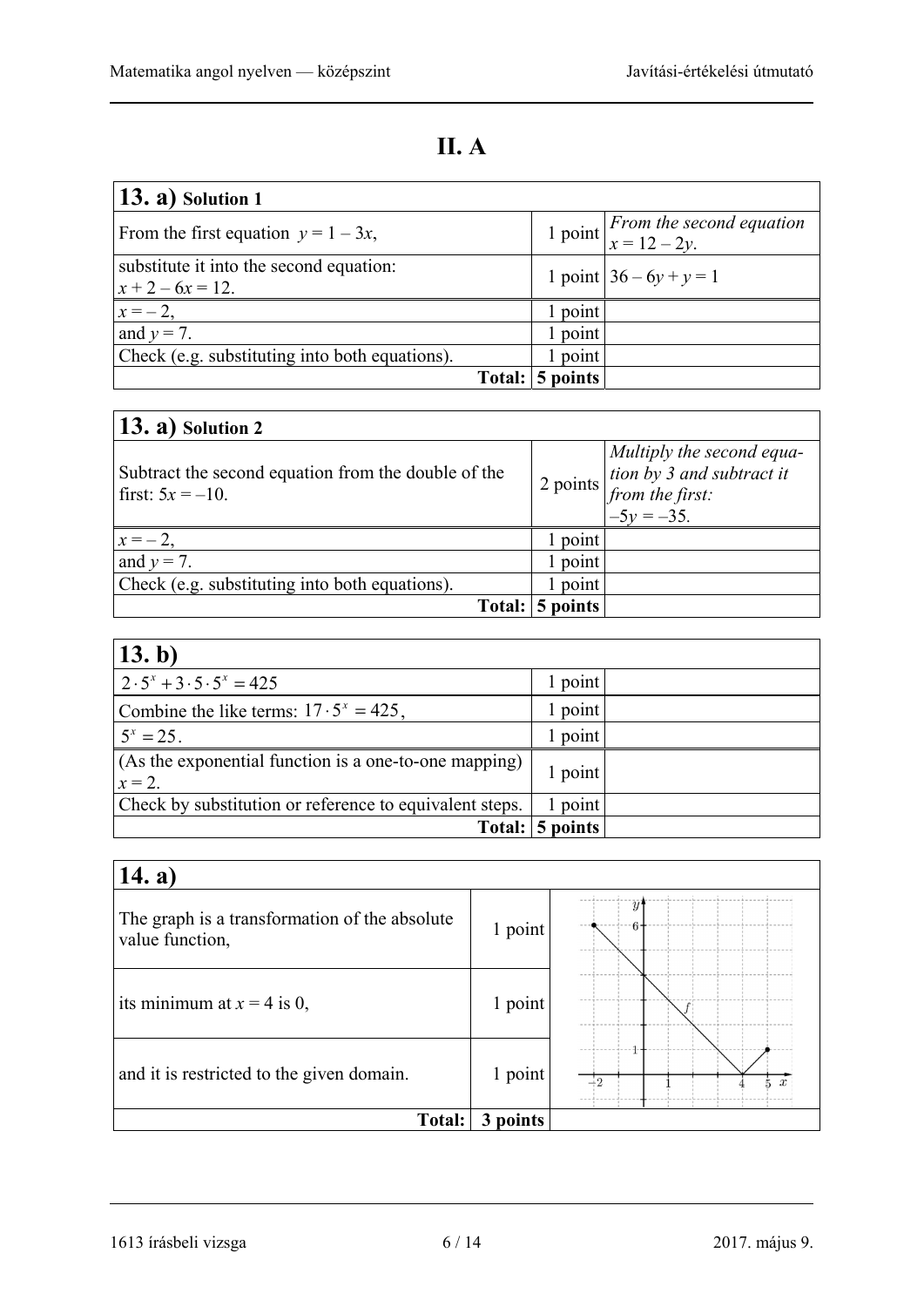| 14. b) Solution 1                                                                          |          |  |
|--------------------------------------------------------------------------------------------|----------|--|
| Graph function g in the same coordinate system:                                            |          |  |
| $\overline{y}$<br>$6 -$<br>3<br>$\frac{1}{2}$<br>$\boldsymbol{x}$                          | 2 points |  |
| The first coordinate of the point of intersection (as<br>seen in the diagram) is $x = 1$ . | 1 point  |  |
| Check by substitution: $f(1) = g(1) = 3$ .                                                 | 1 point  |  |
| Total:                                                                                     | 4 points |  |

| $(14. b)$ Solution 2                                       |         |  |
|------------------------------------------------------------|---------|--|
| (We have to solve the equation $ x-4  = 2x+1$ .)           | 1 point |  |
| $\sin \csc of -2 \leq x < 4$ – $x + 4 = 2x + 1$ ,          |         |  |
| There $x = 1$ which is a correct solution (e.g. checked by | 1 point |  |
| substitution).                                             |         |  |
| (in case of $4 \le x \le 5$ ) $x - 4 = 2x + 1$ ,           | 1 point |  |
| here $x = -5$ , but this solution is incorrect.            | 1 point |  |
| Total:                                                     | points  |  |

| $(14. c)$ Solution 1                                                     |         |                                                                                                      |
|--------------------------------------------------------------------------|---------|------------------------------------------------------------------------------------------------------|
| The numbers added form the first 46 terms of an arith-                   |         | $\frac{1 \text{ point}}{1 \text{ point}}$ These 2 points are also due<br>if the correct reasoning is |
| metic sequence                                                           |         |                                                                                                      |
| whose first term is equal to the $5th$ term of the original              | 1 point | reflected only by the solu-                                                                          |
| sequence and its common difference is 2.                                 |         | tion.                                                                                                |
| The 5 <sup>th</sup> term of the original sequence is $(3+4\cdot 2=)11$ . | point   |                                                                                                      |
| The sum is $\frac{2.11 + 45.2}{2}$ . 46 =                                | 1 point |                                                                                                      |
| $= 2576.$                                                                | point   |                                                                                                      |
| Total:                                                                   | points  |                                                                                                      |

1613 írásbeli vizsga 7 / 14 2017. május 9.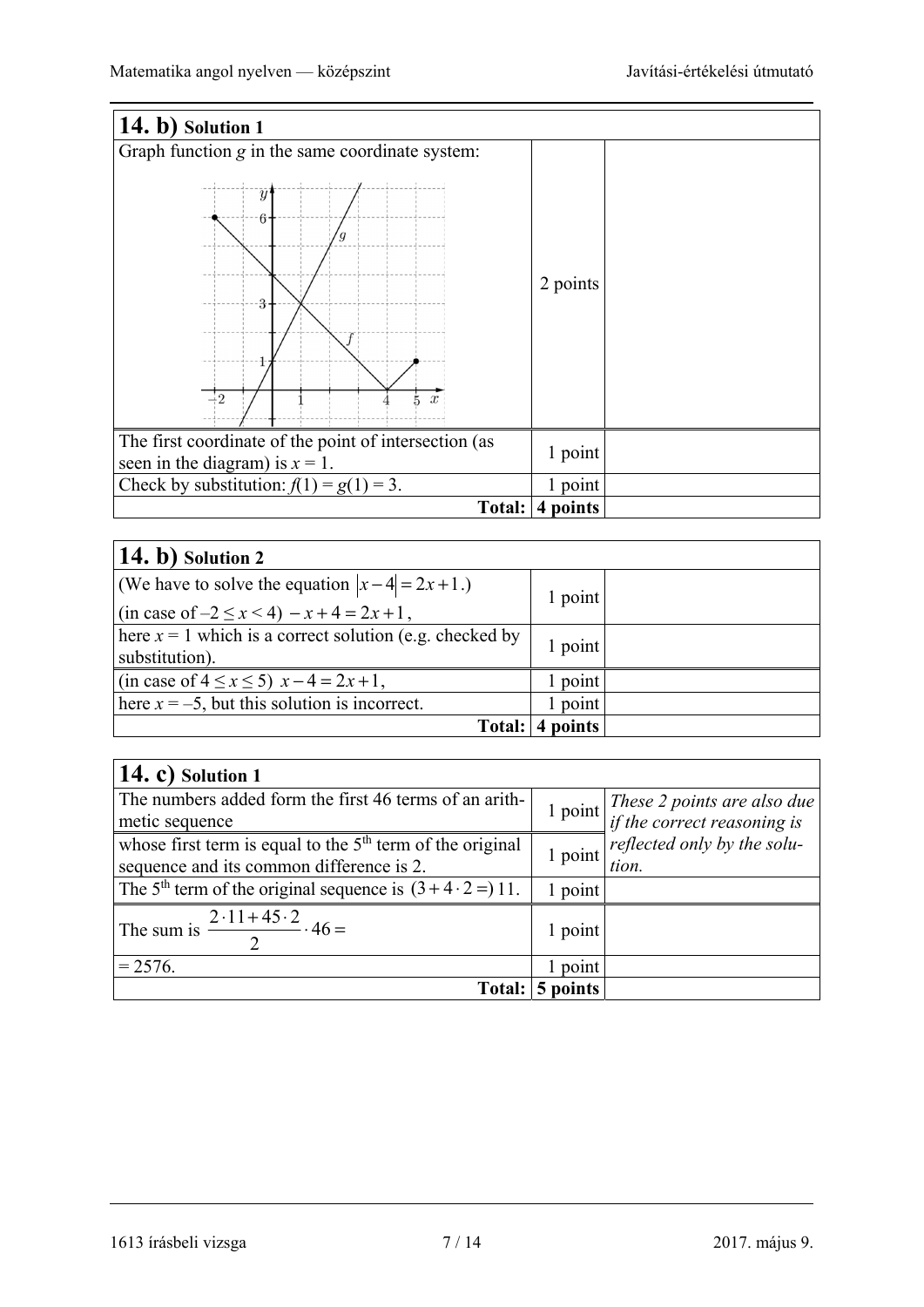| $(14. c)$ Solution 2                             |          |  |
|--------------------------------------------------|----------|--|
| The sum of the first 50 terms of the sequence is |          |  |
| $\frac{2\cdot3+49\cdot2}{2}\cdot50=$             | 1 point  |  |
|                                                  |          |  |
| $= 2600.$                                        | point    |  |
| The sum of the first 4 terms:                    | 1 point  |  |
| $(3 + 5 + 7 + 9 = 24.$                           |          |  |
| The answer is the difference of these two sums:  | 1 point  |  |
| $2600 - 24 =$                                    |          |  |
| $= 2576.$                                        | 1 point  |  |
| Total:                                           | 5 points |  |

*Note: Award full points if the candidate correctly lists and adds the terms of the sequence.* 

| $(15. a)$ Solution 1                                                 |          |  |
|----------------------------------------------------------------------|----------|--|
| The midpoint of side AC is $(3.5, -6)$ .                             | 1 point  |  |
| The midpoint of side <i>BC</i> is $(8.5, 6)$ .                       | 1 point  |  |
| The length of the midsegment is<br>$\sqrt{(8.5-3.5)^2+(6-(-6))^2}$ = | 1 point  |  |
| $= 13.$                                                              | 1 point  |  |
| Total:                                                               | 4 points |  |

| $(15. a)$ Solution 2                                                        |         |                                                                                                 |
|-----------------------------------------------------------------------------|---------|-------------------------------------------------------------------------------------------------|
| The length of side AB is $\sqrt{(6-(-4))^2 + (14-(-10))^2} =$               | 1 point |                                                                                                 |
| $= 26.$                                                                     | point   |                                                                                                 |
| The length of the midsegment is half of the length of<br>the parallel side, | 1 point | This point is also due if the<br>correct reasoning is re-<br>flected only by the solu-<br>tion. |
| so it is 13.                                                                | point   |                                                                                                 |
| Total:                                                                      | noints  |                                                                                                 |

| 15. b)                                                                                                  |              |                                                                                                              |
|---------------------------------------------------------------------------------------------------------|--------------|--------------------------------------------------------------------------------------------------------------|
| The altitude that belongs to side $AB$ passes through<br>vertex $C$ and is perpendicular to side $AB$ . |              | This point is also due if the<br>$\frac{1 \text{ point}}{1 \text{ point}}$ correct reasoning is re-<br>tion. |
| One normal vector is $AB(10; 24)$ .                                                                     |              | 2 points $n(5; 12)$                                                                                          |
| One possible equation of the altitude is $10x + 24y =$                                                  |              | point $5x + 12y =$                                                                                           |
| $= 62.$                                                                                                 | point $=$ 31 |                                                                                                              |
| Total:                                                                                                  | points       |                                                                                                              |

<sup>1613</sup> írásbeli vizsga 8 / 14 2017. május 9.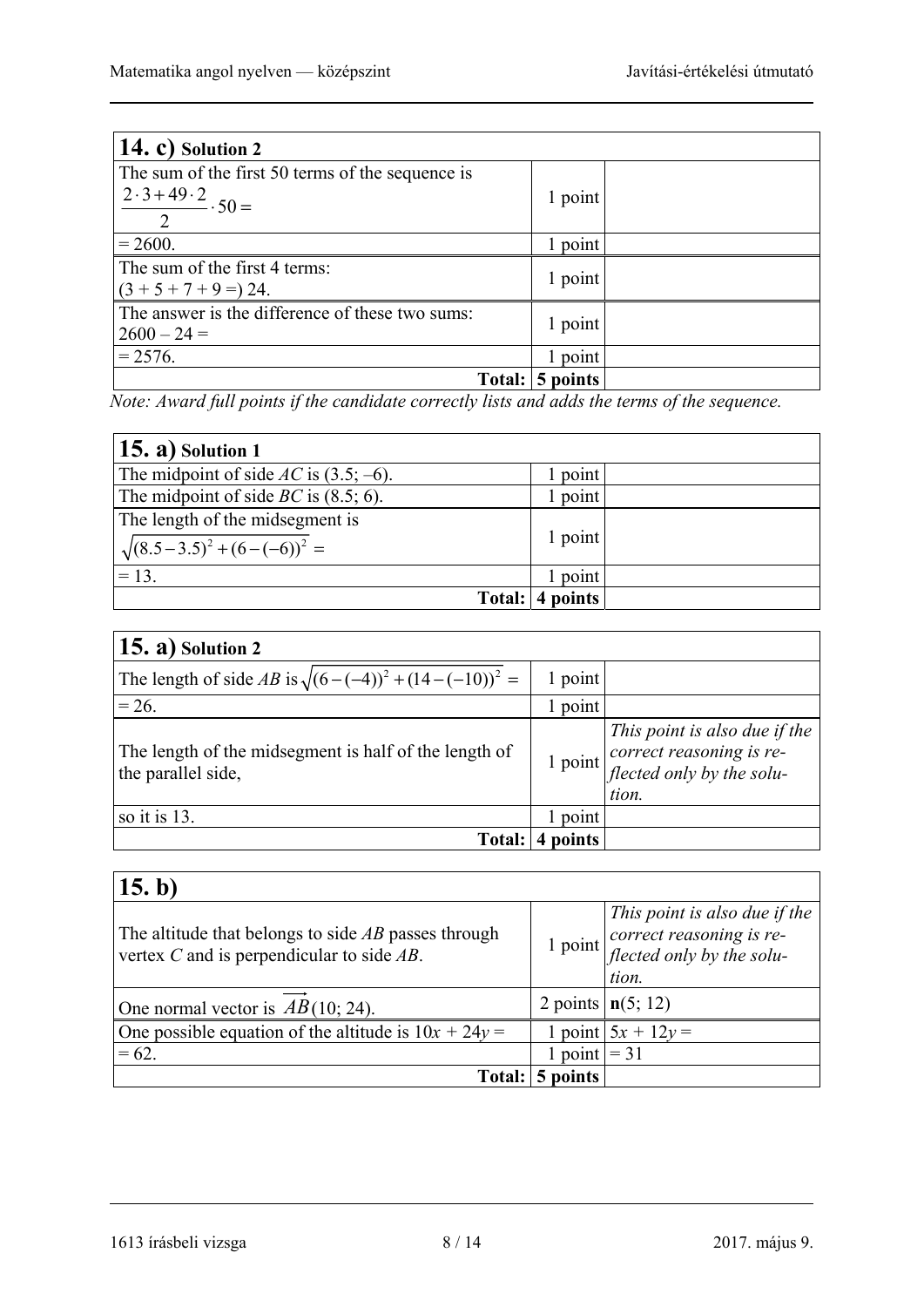| $(15. c)$ Solution 1                                             |          |  |
|------------------------------------------------------------------|----------|--|
| $AB = \sqrt{(6 - (-4))^2 + (14 - (-10))^2} = 26$                 |          |  |
| $AC = \sqrt{(11 - (-4))^2 + (-2 - (-10))^2} = 17$                | 2 points |  |
| $BC = \sqrt{(11-6)^2 + (-2-14)^2} = \sqrt{281} \approx 16.76$    |          |  |
| Apply the Law of Cosines for side $BC$ of the triangle           |          |  |
| $ABC: 281 = 289 + 676 - 2 \cdot 17 \cdot 26 \cdot \cos \alpha$ , | 1 point  |  |
| where $\alpha$ is the angle asked.                               |          |  |
| $\cos \alpha \approx 0.7738$ ,                                   | point    |  |
| $\alpha \approx 39.3^{\circ}$ .                                  | point    |  |
| Total:                                                           | 5 points |  |

| 15. c) Solution $2$                                                          |          |                                                                                                 |
|------------------------------------------------------------------------------|----------|-------------------------------------------------------------------------------------------------|
| The interior angle at vertex $A$ is the difference be-                       |          |                                                                                                 |
| tween the angles of inclination of lines $AB$ and $AC$ .                     |          |                                                                                                 |
| $\overline{y}$                                                               | 1 point  | This point is also due if the<br>correct reasoning is re-<br>flected only by the solu-<br>tion. |
| (Let $\delta$ be the angle of inclination of line AB)<br>$\tan \delta = 2.4$ | 1 point  |                                                                                                 |
| (Let $\varepsilon$ be the angle of inclination of line $AC$ )                |          |                                                                                                 |
| $\tan \varepsilon =$<br>15                                                   | 1 point  |                                                                                                 |
| $\delta \approx 67.38^{\circ}, \epsilon \approx 28.07^{\circ}$               | 1 point  |                                                                                                 |
| So $\alpha = \delta - \epsilon \approx 39.3^{\circ}$ .                       | 1 point  |                                                                                                 |
| Total:                                                                       | 5 points |                                                                                                 |

| 15. c) Solution $3$                                              |                 |  |
|------------------------------------------------------------------|-----------------|--|
| The angle is enclosed by the two side vectors                    | 1 point         |  |
| $\overrightarrow{AB}(10; 24)$ and $\overrightarrow{AC}(15; 8)$ . |                 |  |
| The scalar product of these vectors is                           | 1 point         |  |
| $10 \cdot 15 + 24 \cdot 8 = 342$ ,                               |                 |  |
| on the other hand, it is $26.17 \cdot \cos \alpha$ .             | point           |  |
| $\cos \alpha \approx 0.7738$ ,                                   | 1 point         |  |
| $\alpha \approx 39.3^{\circ}$ .                                  | point           |  |
|                                                                  | Total: 5 points |  |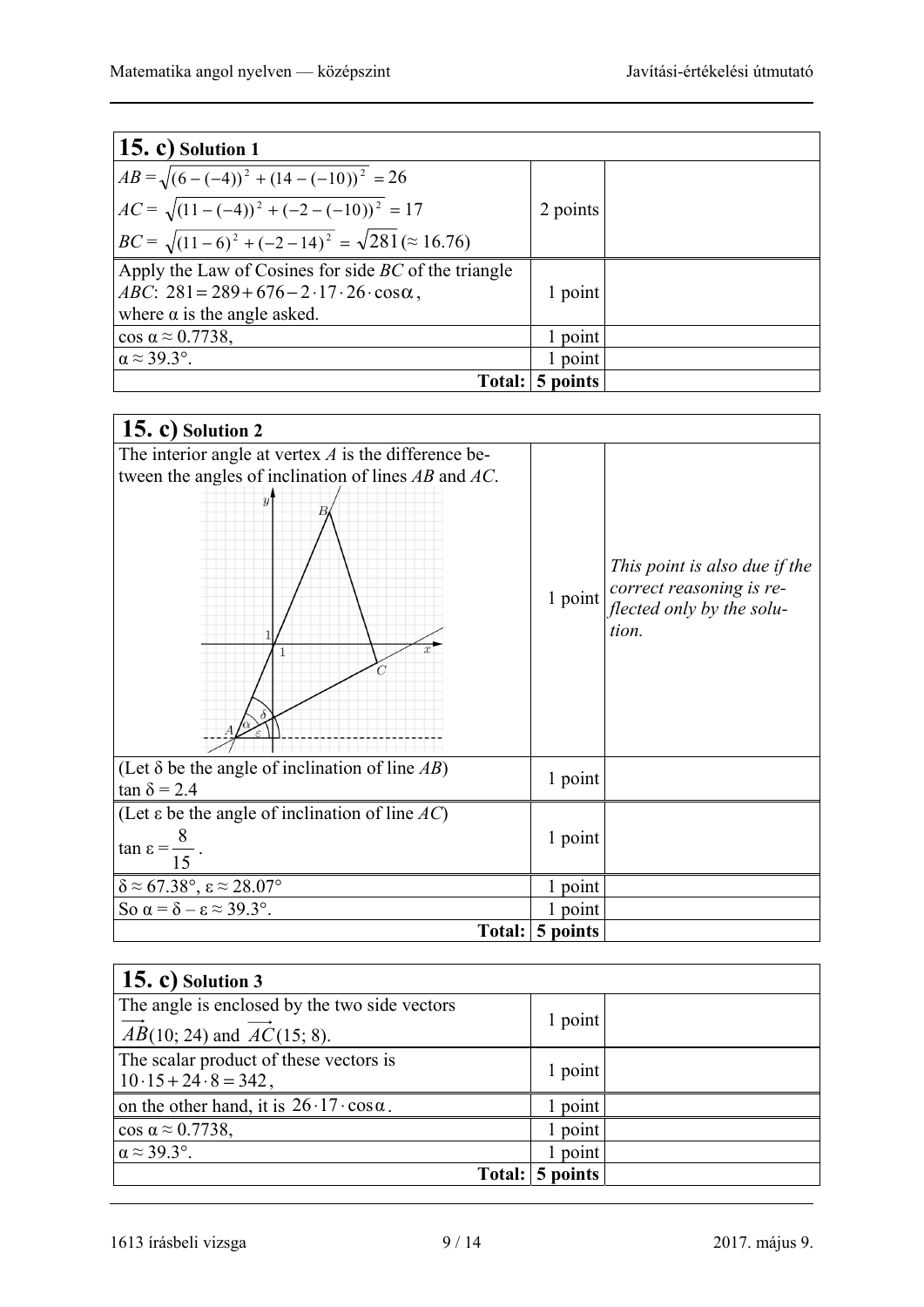### **II. B**

| 16. $a)$                                                                                                                             |          |                                                                                                                    |
|--------------------------------------------------------------------------------------------------------------------------------------|----------|--------------------------------------------------------------------------------------------------------------------|
| The radius of one sphere is 10 cm, the radius of the<br>other sphere is 8 cm.                                                        | 1 point  |                                                                                                                    |
|                                                                                                                                      |          |                                                                                                                    |
| The respective volumes of the spheres:                                                                                               |          |                                                                                                                    |
| $\frac{4}{3} \cdot 10^3 \cdot \pi \approx 4189 \text{ (cm}^3)$ , and $\frac{4}{3} \cdot 8^3 \cdot \pi \approx 2145 \text{ (cm}^3)$ , | 1 point  |                                                                                                                    |
| about $6334 \text{ (cm}^3)$ altogether.                                                                                              | 1 point  |                                                                                                                    |
| This is 80% of the volume of the uncompressed fill                                                                                   |          | This point is also due if the<br>$\frac{1 \text{ point}}{3}$ point $\frac{1}{3}$ correct reasoning is re-<br>tion. |
| so the volume of the uncompressed fill is                                                                                            |          |                                                                                                                    |
| $\frac{6334}{22}$ · 100 $\approx$ 7918 (cm <sup>3</sup> ),<br>80                                                                     | 1 point  |                                                                                                                    |
| which is about 7.9 litres.                                                                                                           | point    |                                                                                                                    |
| Total:                                                                                                                               | 6 points |                                                                                                                    |

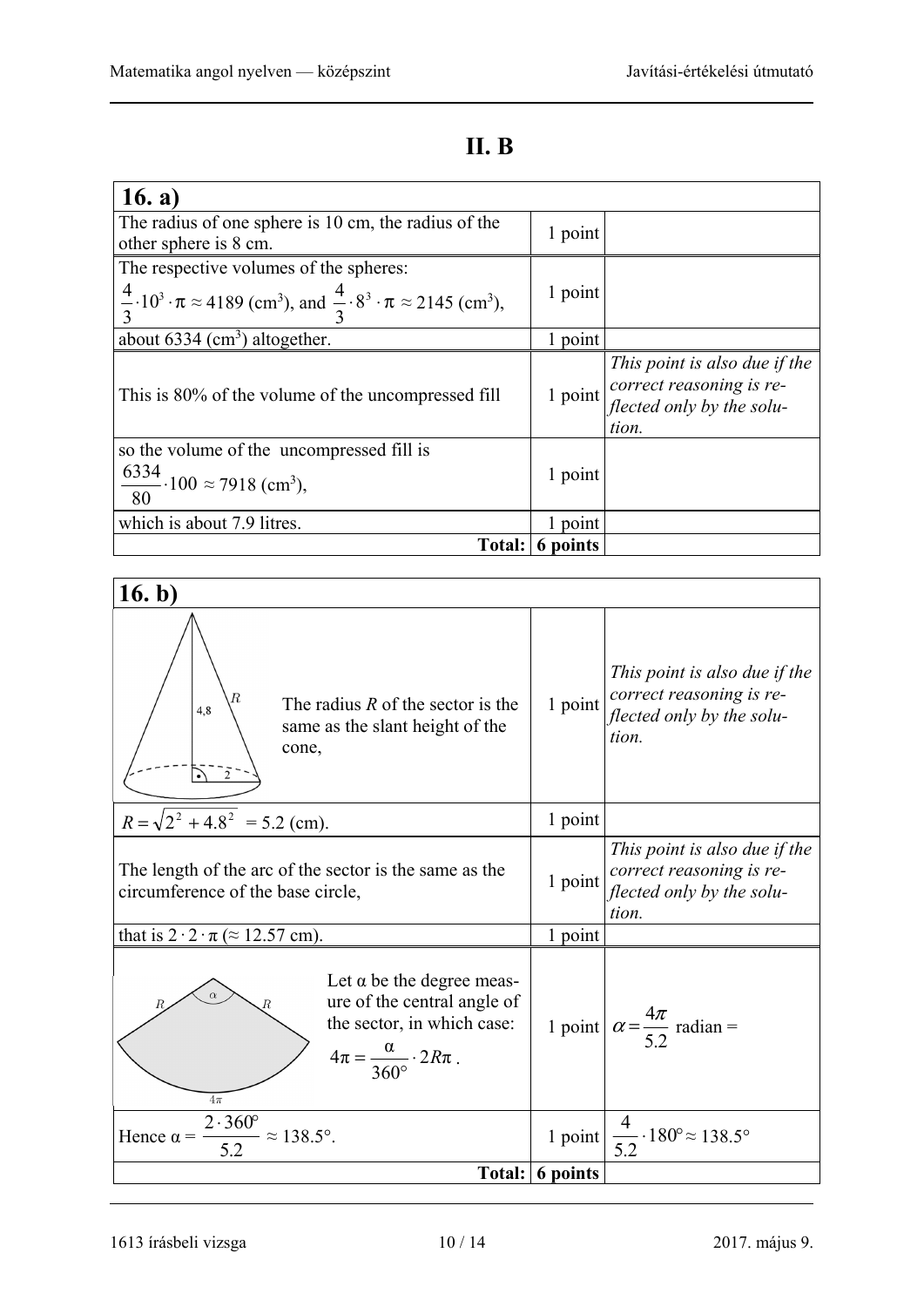| 16. c)                                                                                                                                                         |          |                                                                         |
|----------------------------------------------------------------------------------------------------------------------------------------------------------------|----------|-------------------------------------------------------------------------|
| There are 6 different possibilities for the size of the                                                                                                        | 1 point  |                                                                         |
| eyes.                                                                                                                                                          |          |                                                                         |
| (Denote the different buttons by the numbers $1, 2, 3$ ,<br>4, 5, 6 in order of increasing size.)<br>There is only one possibility if the top button is size 4 |          | 1 point There are $\begin{pmatrix} 6 \\ 3 \end{pmatrix}$ (= 20)         |
| $(4-5-6).$<br>There are 3 possibilities if the top button is size 3<br>$(3-4-5; 3-4-6; 3-5-6).$                                                                |          | different possibilities to<br>choose the three front                    |
| Similarly, there are 6 possibilities if the top button is<br>size 2 and 10 different possibilities if the top button is<br>size 1.                             | 1 point  | buttons.                                                                |
| The total number of different possibilities is<br>$1+3+6+10=20.$                                                                                               |          | The buttons are then<br>1 point sewn on in increasing<br>order of size. |
| Mum can make $6 \cdot 20 = 120$ different plans.                                                                                                               | 1 point  |                                                                         |
| <b>Total:</b>                                                                                                                                                  | 5 points |                                                                         |

| 17. a)                                                                    |          |                         |
|---------------------------------------------------------------------------|----------|-------------------------|
| The car travelled 70 km in the first hour and 120 km                      | 1 point  |                         |
| in the second hour.                                                       |          |                         |
| This means a total $\frac{70}{100} \cdot 6 + \frac{120}{100} \cdot 8.5 =$ | 1 point  |                         |
| $= 4.2 + 10.2$ litres.                                                    | 1 point  |                         |
| The total distance is therefore 190 km, the total gas                     | 1 point  |                         |
| consumption is 14.4 litres.                                               |          |                         |
| The average consumption for the whole journey is                          |          |                         |
| $\frac{14.4}{100}$ ~                                                      | 1 point  |                         |
| 190                                                                       |          |                         |
|                                                                           |          | Do not award this point |
| $\approx$ 7.6 litres (per 100 km)                                         | 1 point  | if the solution is not  |
|                                                                           |          | rounded or rounded      |
|                                                                           |          | <i>incorrectly.</i>     |
| <b>Total:</b>                                                             | 6 points |                         |

| $(17. b)$ Solution 1                                                             |          |  |
|----------------------------------------------------------------------------------|----------|--|
| The car travels $(25 \cdot 1.6 = 940 \text{ km on } 3.8 \text{ litres of gas.})$ | l point  |  |
| The average gas consumption is $\frac{3.8}{40} \cdot 100 =$                      | 1 point  |  |
| $= 9.5$ litres per 100 km.                                                       | 1 point  |  |
| Total:                                                                           | 3 points |  |

<sup>1613</sup> írásbeli vizsga 11 / 14 2017. május 9.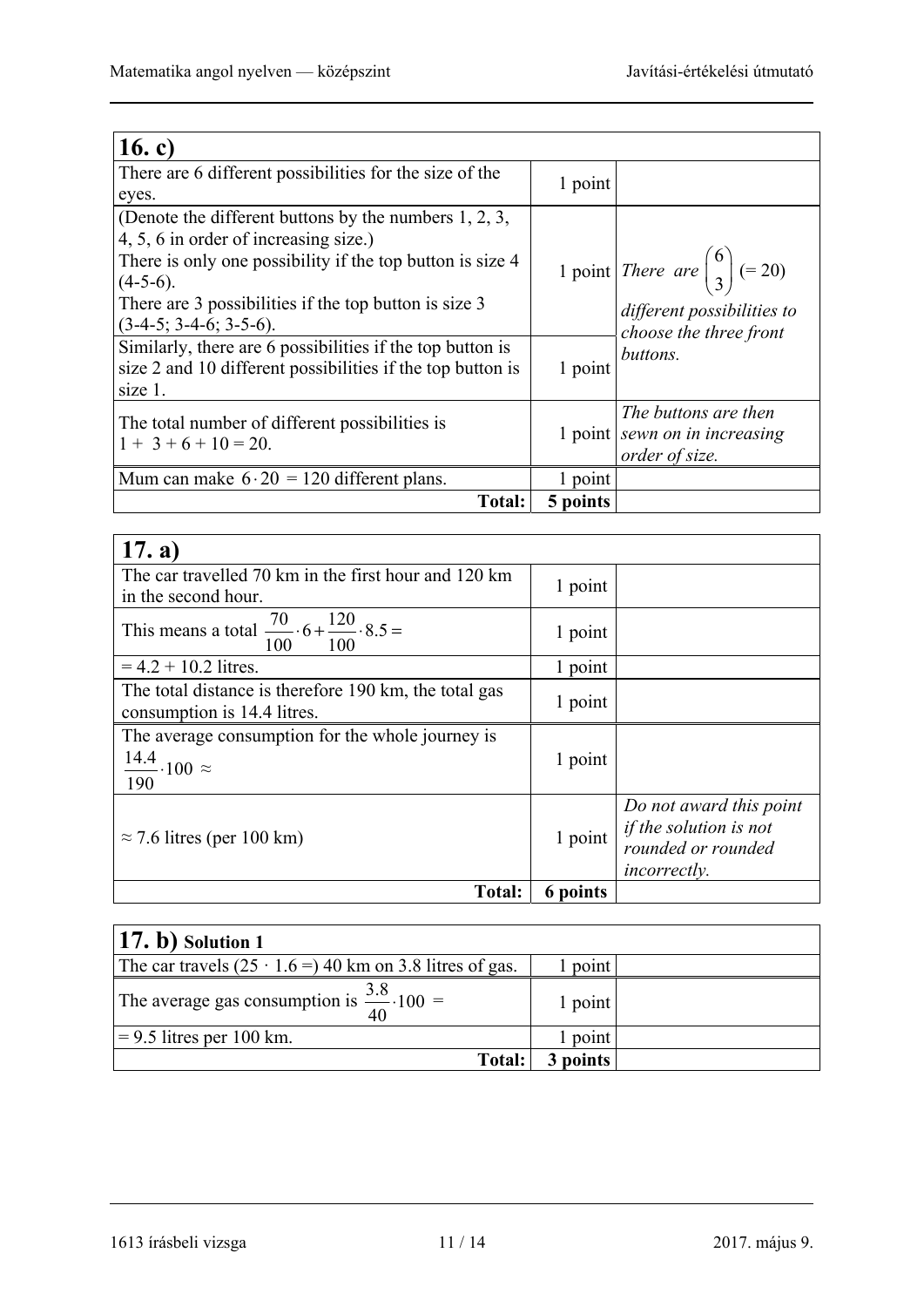| $(17. b)$ Solution 2                                                              |                 |  |
|-----------------------------------------------------------------------------------|-----------------|--|
| The car travels $(25 \cdot 1.6 = 940 \text{ km on } 3.8 \text{ litres of gas.})$  | point           |  |
| $100 \text{ km}$ is 2.5 times 40 km,                                              | point           |  |
| and so the average gas consumption is $2.5 \cdot 3.8 = 9.5$<br>litres per 100 km. | 1 point         |  |
|                                                                                   | Total: 3 points |  |

| $ 17$ . c)                                                                                |                 |  |
|-------------------------------------------------------------------------------------------|-----------------|--|
| $ $ (Let x be the number of miles travelled on the first<br>day.) $186 = x \cdot 0.9^6$ . | 2 points        |  |
| Mr. Kovács drove $x = \frac{186}{0.9^6} \approx 350$ miles on the first<br>day.           | 1 point         |  |
|                                                                                           | Total: 3 points |  |

*Note: Award full points if the candidate gives the right answer by calculating the distance travelled each day (correctly rounded).*

| 17. d)                                                                                                                                                          |          |                       |
|-----------------------------------------------------------------------------------------------------------------------------------------------------------------|----------|-----------------------|
| License plates may end in $104$ different four-digit var-<br>iations.                                                                                           | 1 point  |                       |
| In $10.9.8.7$ (= 5040) cases all four digits will be dif-<br>ferent.                                                                                            | 1 point  |                       |
| The probability of four different digits appearing on a<br>randomly selected plate is $\frac{10.9.8 \cdot 7}{10^4} = 0.504$ .                                   | 1 point  |                       |
| The probability of selecting a plate with some identi-<br>cal digits is $1 - 0.504 = 0.496$ .                                                                   |          | 1 point $0.504 > 0.5$ |
| Therefore, the probability of selecting a plate with<br>four different digits is greater than the probability of<br>selecting one with (some) identical digits. | 1 point  |                       |
| Total:                                                                                                                                                          | 5 points |                       |

1613 írásbeli vizsga 12 / 14 2017. május 9.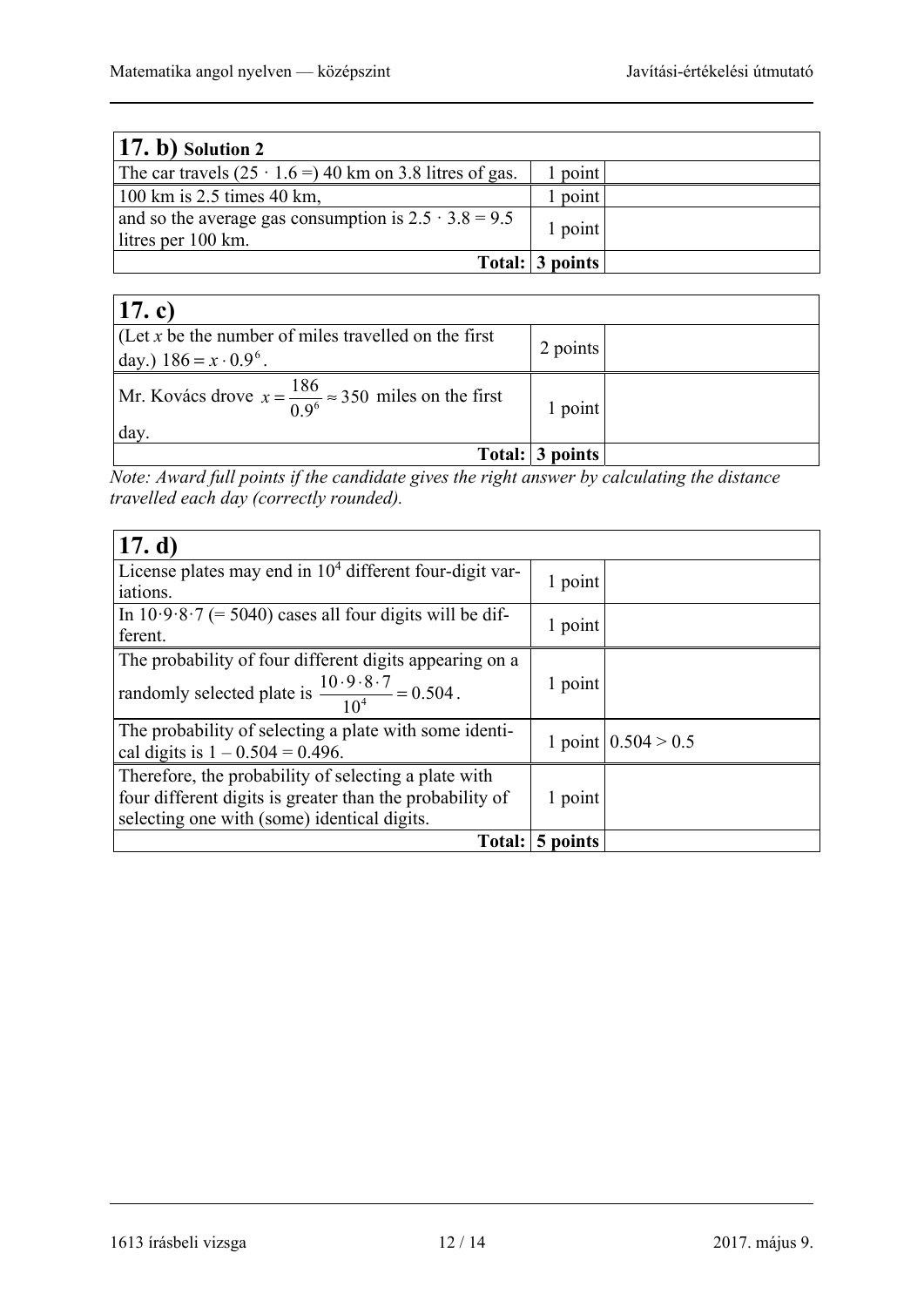| 18. a)                                                             |          |                                                |
|--------------------------------------------------------------------|----------|------------------------------------------------|
| (Measure all accelerations in $\frac{m}{a^2}$ .)                   | 1 point  |                                                |
| The average of the 8 values is 9.85                                |          | Award these points if                          |
| the standard deviation is                                          |          | the candidate uses a                           |
| $(0.05^2 + 0.1^2 + 0.15^2 + 0^2 + 0.05^2 + 0.1^2 + 0.1^2 + 0.05^2$ |          | calculator to obtain<br>the standard deviation |
| 8                                                                  | 1 point  | directly.                                      |
| $=\sqrt{\frac{0.06}{8}}=\sqrt{0.0075}$                             |          |                                                |
| $\approx 0.087$ ,                                                  | l point  |                                                |
| this is less than 0.1, so the experiment is successful.            | 1 point  |                                                |
| <b>Total:</b>                                                      | 4 points |                                                |

| 18. b)                                                                                         |          |                                                                                                                                         |
|------------------------------------------------------------------------------------------------|----------|-----------------------------------------------------------------------------------------------------------------------------------------|
| Calculate the average as weighed arithmetic mean.                                              |          | This point is also due<br>1 point $\left  \text{if the correct reason-} \atop \text{ing is reflected only by} \right $<br>the solution. |
| $2.9.7 + 7.9.75 + 10.9.8 + 8.9.85 + 7.9.9 + 6.9.95$<br>40                                      | 1 point  |                                                                                                                                         |
| $\approx 9.84 \left(\frac{\text{m}}{\text{s}^2}\right)$                                        | 1 point  |                                                                                                                                         |
| Arranged in increasing order, the $20th$ and $21st$ results are<br>both 9.85 $\frac{m}{s^2}$ , | 1 point  |                                                                                                                                         |
| so the median is 9.85 $\left(\frac{m}{s^2}\right)$ .                                           | 1 point  |                                                                                                                                         |
| <b>Total:</b>                                                                                  | 5 points |                                                                                                                                         |

1613 írásbeli vizsga 13 / 14 2017. május 9.